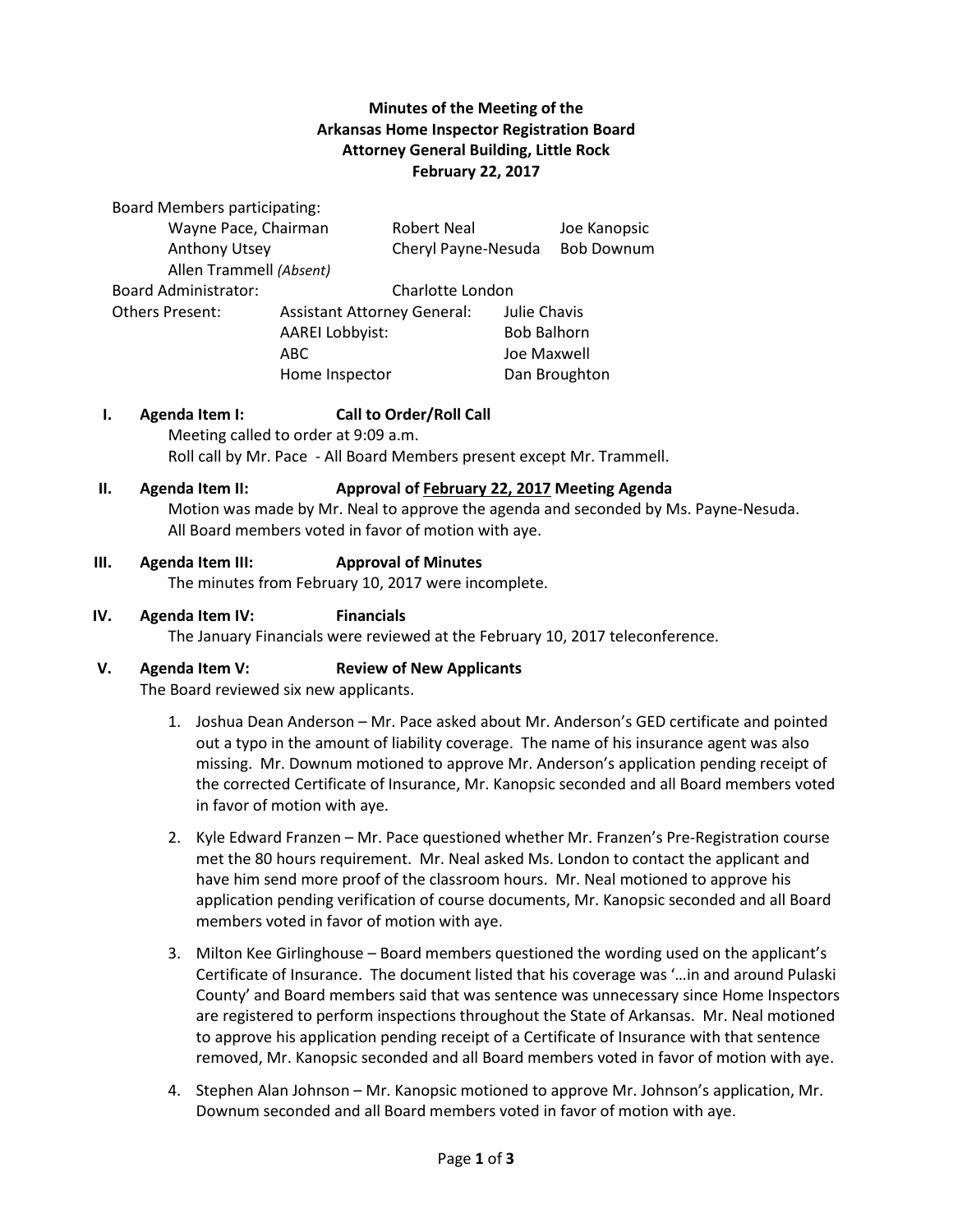- 5. Kevin P. Madryga The insurance agent's name was illegible on Mr. Madryga's Certificate of Insurance. Mr. Neal motioned to approve his application pending receipt of his insurance agent's name, Ms. Payne-Nesuda seconded and all Board members voted in favor of motion with aye.
- 6. Frank Yakopec Board members discussed the convictions in the background check of Mr. Yakopec. Ms. Chavis saw no problem with the violations since they occurred over 45 years ago and Mr. Yakopec had served time and resolved his convictions. She also noted that he had served in the military, worked for the federal government and not been in any more trouble since that time. Mr. Neal motioned to approve his application, Mr. Kanopsic seconded all Board members voted in favor of motion with aye with the exception of Mr. Downum, who voted nay.

## **VI. Agenda Item VI Status of Complaints**

## **1. OLD COMPLAINTS**

- a. Kyndal & John Wiles vs Allen, HI-1583 *(2/2/2017-Notification letter mailed to Home Inspector, Mr. Allen responded by email dated 2/11/2017)*
- b. Washburn vs Hoffman, HI-1500 *(2/2/2017-Notification letter mailed to Home Inspector, Mr. Hoffman responded by email dated 2/27/2017)*
- c. Bevill (*Gubanski vs State of Arkansas)* Hearing is scheduled for February 22, 2017
- d. Hall Ms. Chavis continues to work on this complaint.
- e. Williams Ms. Chavis said she received a letter from Mr. Williams' attorney and she will be contacting him. She said that she will have more information for the Board at a future meeting.

## **2. NEW COMPLAINTS**

a. Williams vs Mobley, HI-1497 *(2/2/2017-Notification letter mailed to Home Inspector, Mr. Mobley responded by email on 2/10/2017)*

## **VII. Agenda Item VII Continuing Education/Pre-Registration Courses**

1. Home Inspection University

a. Ultimate Inspection Conference – Nine (9) courses were reviewed by Mr. Utsey and discussed with the Board members.

The following courses were approved by the Board:

- i. Risk Management & Report Writing for Home Inspectors
- ii. Fuel Gas Distribution Systems
- iii. Structural Defect Recognition & Analysis
- iv. The Flatter the Roof, The More Troubles
- v. Attic Ventilation, Moisture and Ice Dams
- vi. Asphalt Shingle Roof Inspection

Mr. Utsey motioned to approve the previous six (6) courses, Mr. Downum seconded and all Board members voted in favor of motion with aye.

The following courses were NOT approved by the Board:

- i. Pumps: domestic Water, Sewage and Sump Pumps
- ii. 2014 NEC Changes Update
- iii. Structural Red Flags for Home Inspectors (When to call an Engineer)